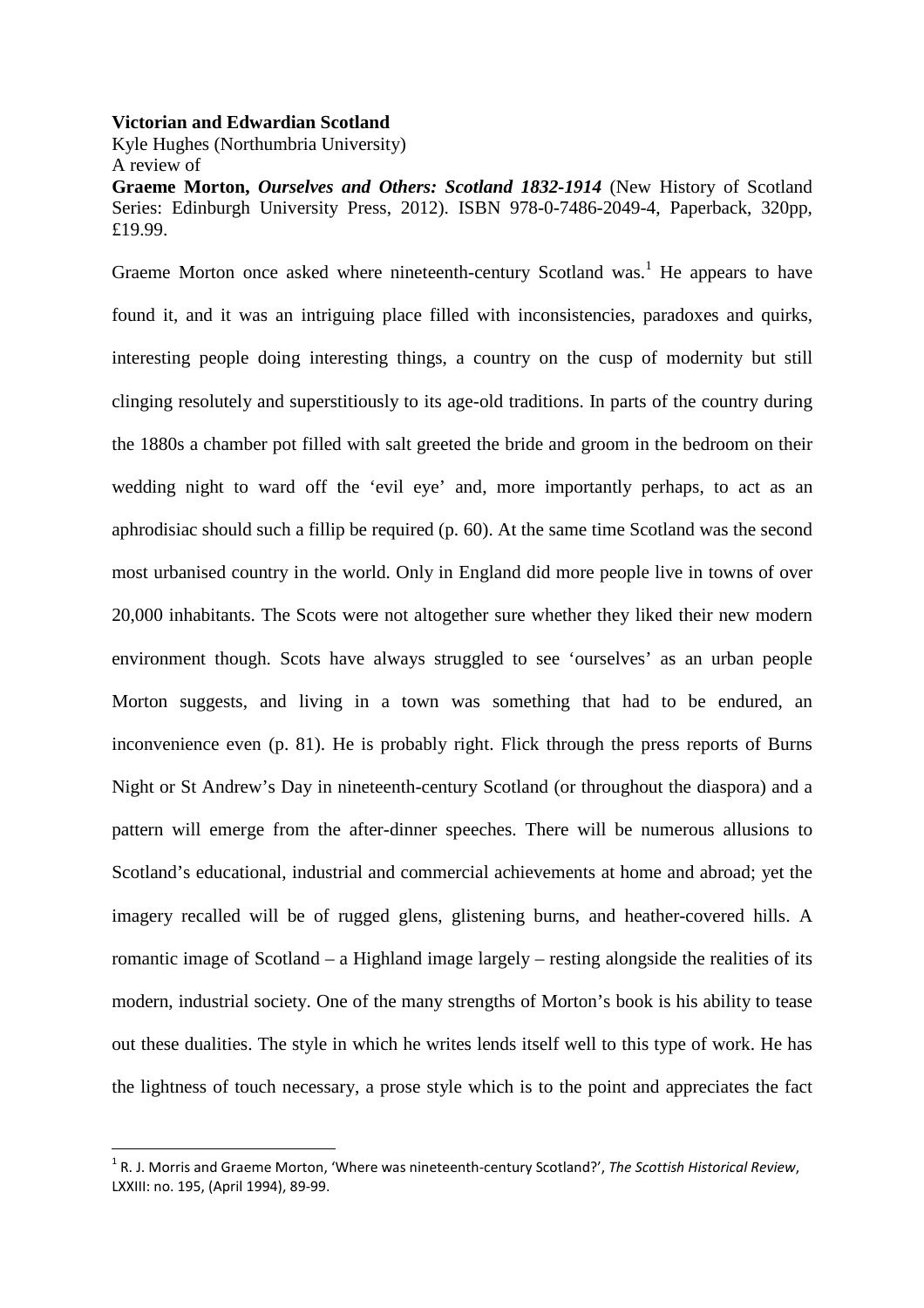that this is a book just as likely to be picked up in a high street bookshop as it is in a university library. It is, of course, a serious book built upon solid foundations and the latest scholarly research as befits a title in the New History of Scotland series; but it is also filled with interesting information about people and their lives and that is what good social history is after all.

In one sense it takes a step away from the book it replaces in the series. Sydney and Olive Checkland's *Industry and Ethos* (1984), was more noticeably concerned with the nation's industrial development (though not exclusively by any means). Morton's book is less so (though again industry is not altogether neglected). One needs only to compare the front covers of the two books to see the subtle differences in approach throughout. Checkland chose an image of the Forth Bridge under construction. Morton went for a be-kilted piper serenading an emperor penguin somewhere in the Antarctic. Perhaps it symbolises the quirks of the people it celebrates. In 1890 the ferryman at North Connel got drunk, fell off his seat and lost one of his oars much to the consternation of his passengers, including Revd J. Calder MacPhail, who was so shocked at the behaviour that he wrote to complain (p. 109); while a Constable Neil Rankine was reprimanded by his superiors for 'irregular behaviour' no doubt linked to his fondness for tinkers' whisky (p. 246). Of course alongside the coarser aspects of everyday Scottish life, Scots did things of great magnitude too: Thomas Chalmers amongst the urban poor or Andrew Carnegie in the cause of philanthropy (p. 98, 264).

Morton, then, balances the everyday and the extraordinary. He employs a number of conceptual frameworks to do so including 'objectification theory' which he borrows from gender studies. Morton uses self-objectification 'to analyse the inter-relationship of "ourselves" and "others"'. In short, what contemporaries thought was happening to themselves and the nation, and what those external to the nation thought of Scotland and the Scots. This approach on its own would most likely be inadequate given that contemporaries'